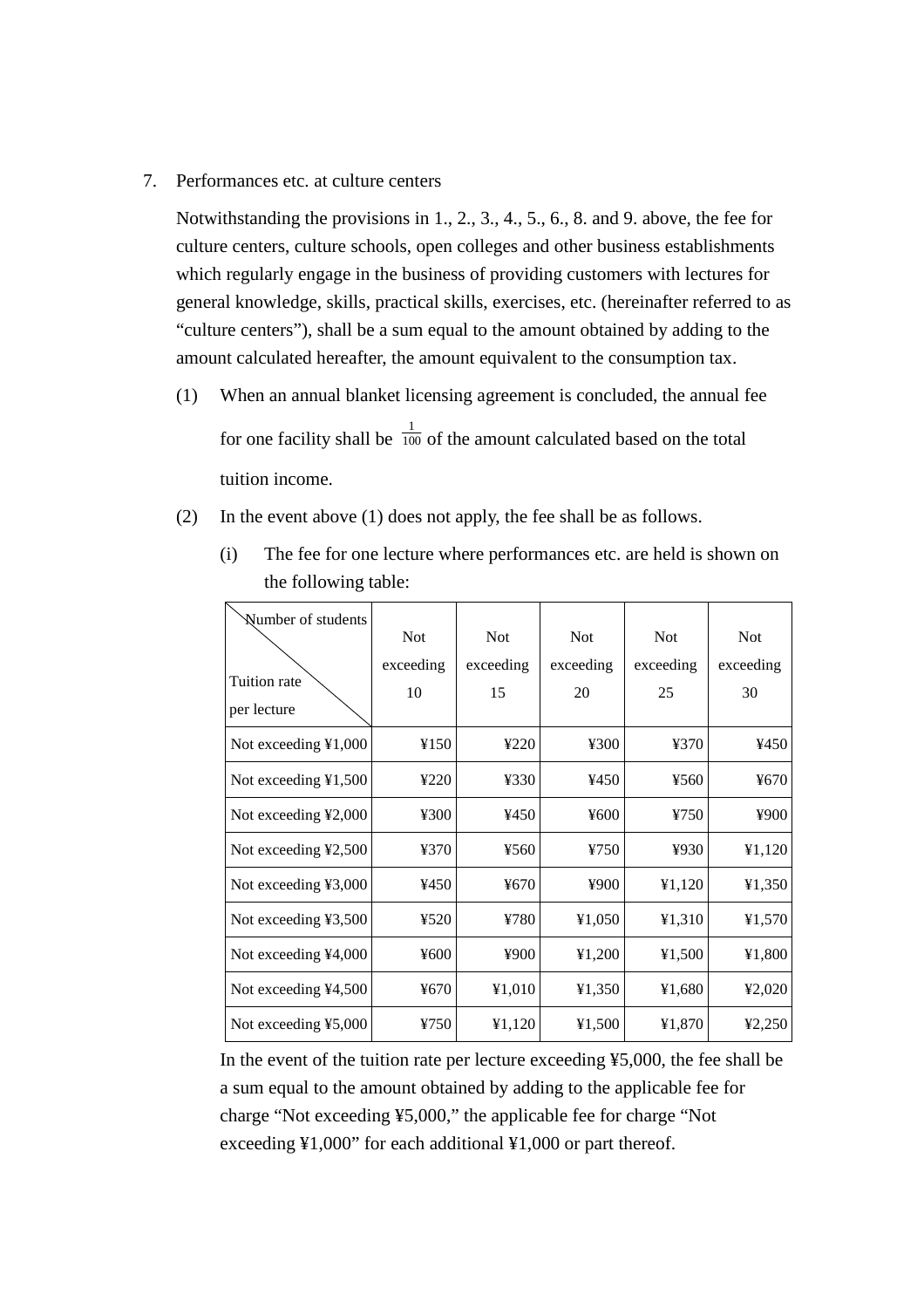In the event of the number of students exceeding 30, the fee shall be a sum equal to the amount obtained by adding to the applicable fee for charge "Not exceeding 30," the applicable fee for charge "Not exceeding 10" for each additional 10 persons or part thereof.

(ii) In the event above (i) does not apply, the fee shall be determined on a per-work and per-performance basis as follows.

| Number of students<br>Tuition rate<br>per lecture | <b>Not</b><br>exceeding<br>10 | <b>Not</b><br>exceeding<br>15 | <b>Not</b><br>exceeding<br>20 | <b>Not</b><br>exceeding<br>25 | <b>Not</b><br>exceeding<br>30 |
|---------------------------------------------------|-------------------------------|-------------------------------|-------------------------------|-------------------------------|-------------------------------|
| Not exceeding $\text{\&}1,000$                    | ¥50                           | 470                           | ¥100                          | 4120                          | ¥150                          |
| Not exceeding $\text{\textless}2,000$             | ¥100                          | ¥150                          | 4200                          | 4250                          | ¥300                          |
| Not exceeding $43,000$                            | ¥150                          | 4220                          | ¥300                          | 4370                          | ¥450                          |
| Not exceeding $¥4,000$                            | 4200                          | 4300                          | 4400                          | 4500                          | ¥600                          |
| Not exceeding $45,000$                            | 4250                          | ¥370                          | 4500                          | 4620                          | 4750                          |

(a) The fee for a performance not exceeding 5 minutes is shown on the following table:

In the event of the tuition rate per lecture exceeding ¥5,000, the fee shall be a sum equal to the amount obtained by adding to the applicable fee for charge "Not exceeding ¥5,000," the applicable fee for charge "Not exceeding ¥1,000" for each additional ¥1,000 or part thereof.

In the event of the number of students exceeding 30, the fee shall be a sum equal to the amount obtained by adding to the applicable fee for charge "Not exceeding 30," the applicable fee for charge "Not exceeding 10" for each additional 10 students or part thereof.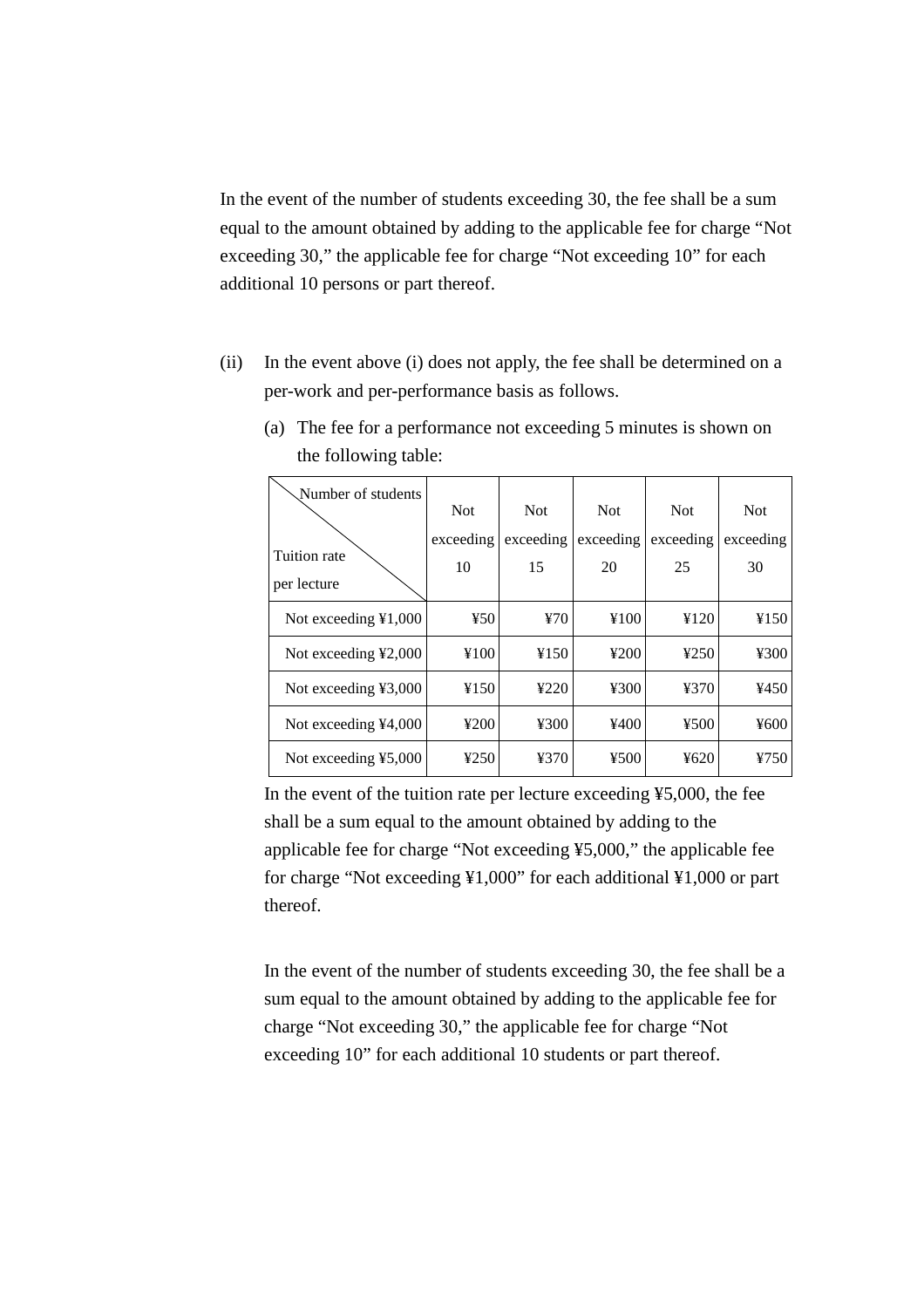(b) The fee per work per performance whose playing time exceeds 5 minutes shall be a sum equal to the amount obtained by adding to the fee for a playing time not exceeding 5 minutes, the same fee for each additional 5 minutes or part thereof.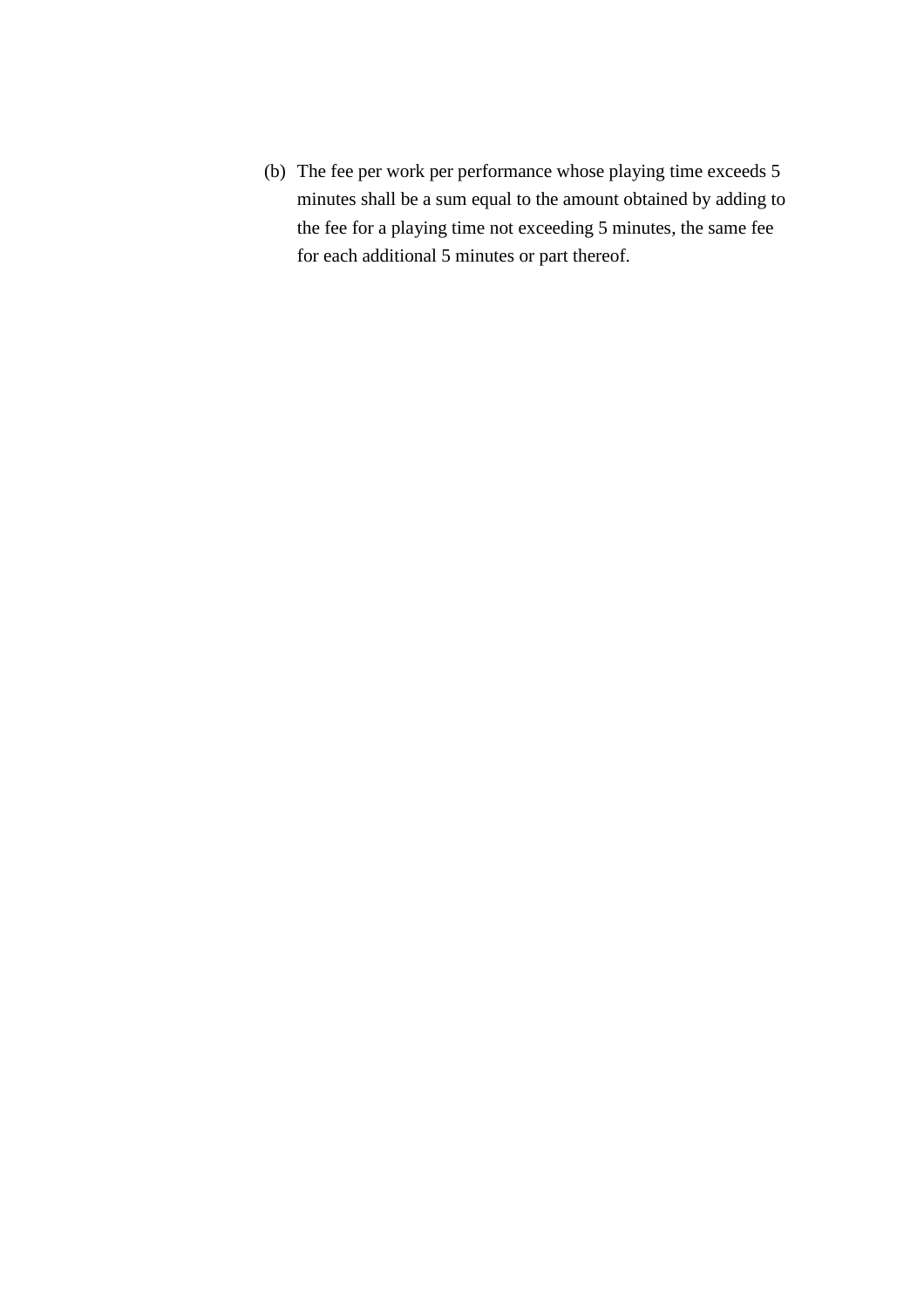# **Notes for Performances etc. at culture centers**

### *General Performances, etc.*

(i) Performance refers to performing, exhibiting (this excludes exhibitions using theatrical films), or communicating (this excludes communication which the provisions of Article 12 Background music is applied) works.

# *Fiscal year*

(ii) The fiscal year applicable to the provisions of (1) shall be one year in April and ending in March of the following year.

# *Tuition rate*

(iii) Tuition rate shall be a fee (exclusive of the consumption tax) usually required for a student to take a lecture, regardless of its name. However, such fee shall be the total income after deducting the costs on educational materials, facilities used and musical instruments, where such cost burden is separately indicated.

Where a tuition rate per lecture is not fixed and alternatively a membership fee etc. is charged, the tuition rate shall be determined within the scope of income from such membership fees etc., with due regard to usage conditions and other factors.

#### *Sum calculated based on the total tuition income*

(iv) The sum calculated based on the total tuition income shall be the tuition income received for the lectures which were held during the previous fiscal year using the works under the administration of the Society. In case this is not applicable, such amount shall be  $\frac{50}{100}$  of the tuition income received for all the lectures which used the music.

# *Tuition rate per lecture*

(v) The tuition rate per lecture shall be a charge obtained by dividing the tuition rates for a course of lectures by the number of lectures held. Where such tuition rate is classified into categories, such tuition income shall be the arithmetic mean, and where there are both charged and free-of-charge lectures, the latter is excluded.